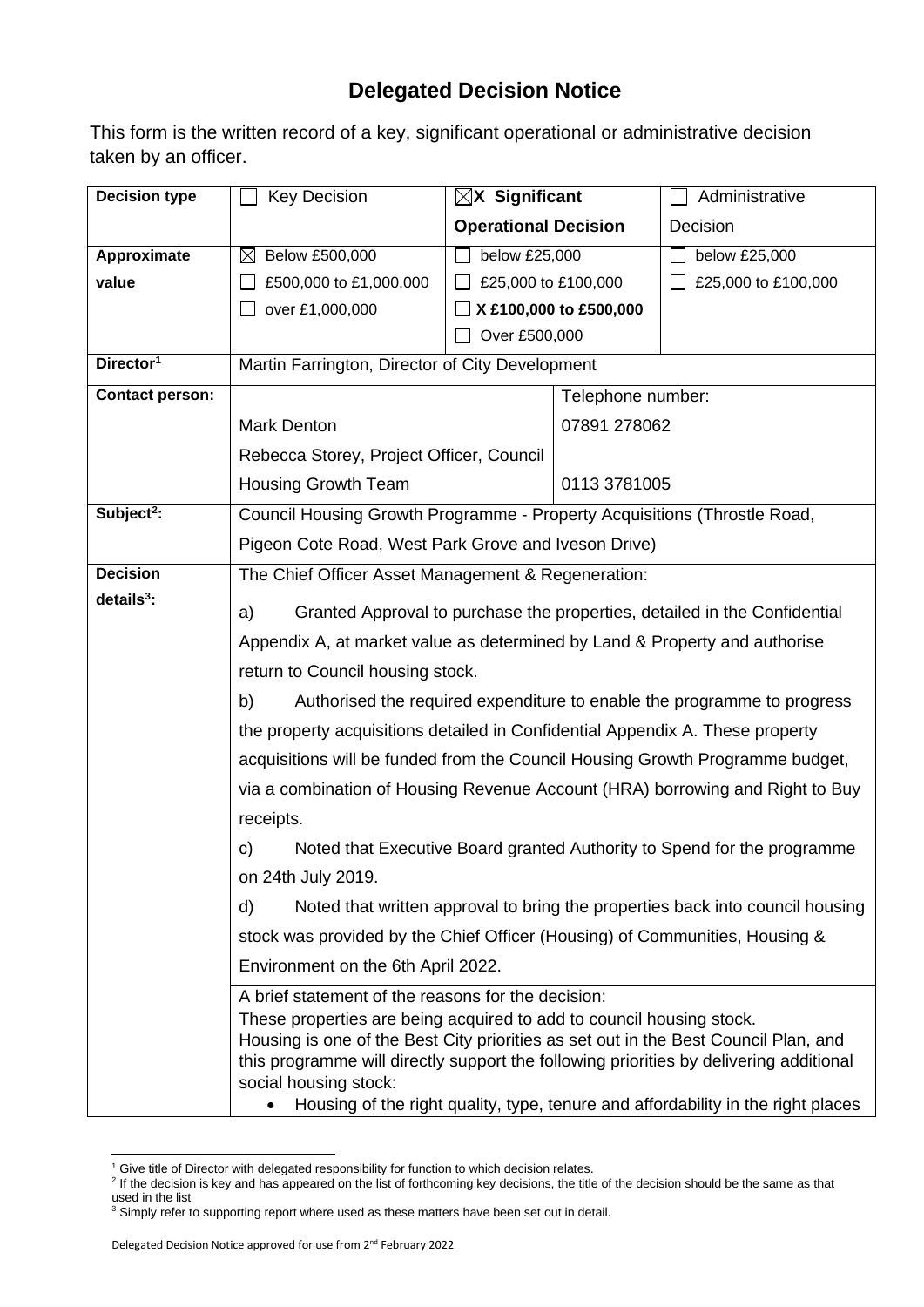|                           | Minimising homelessness through a greater focus on prevention<br>$\bullet$                                                                                                                                                                                                                                             |  |  |  |  |  |
|---------------------------|------------------------------------------------------------------------------------------------------------------------------------------------------------------------------------------------------------------------------------------------------------------------------------------------------------------------|--|--|--|--|--|
|                           | The programme will also directly contribute to ensuring that "everyone in Leeds"                                                                                                                                                                                                                                       |  |  |  |  |  |
|                           | Live(s) in good quality, affordable homes, in clean and well cared for places" which                                                                                                                                                                                                                                   |  |  |  |  |  |
|                           | is one of the target outcomes set out in the Best Council Plan.                                                                                                                                                                                                                                                        |  |  |  |  |  |
|                           | Brief details of any alternative options considered and rejected by the decision<br>maker at the time of making the decision<br>N/A                                                                                                                                                                                    |  |  |  |  |  |
| <b>Affected wards:</b>    | Middleton Park, Killingbeck & Seacroft, Roundhay, Weetwood                                                                                                                                                                                                                                                             |  |  |  |  |  |
| <b>Details of</b>         | Executive Member: Cllr Hayden                                                                                                                                                                                                                                                                                          |  |  |  |  |  |
| consultation              | The Executive Member for Communities was consulted on the Property                                                                                                                                                                                                                                                     |  |  |  |  |  |
| undertaken <sup>4</sup> : | Acquisitions project on $4th$ April 2022 and is supportive of the programme.                                                                                                                                                                                                                                           |  |  |  |  |  |
|                           | Ward Councillors: Relevant Members have been informed of the proposed                                                                                                                                                                                                                                                  |  |  |  |  |  |
|                           | acquisitions by email.                                                                                                                                                                                                                                                                                                 |  |  |  |  |  |
|                           | Chief Digital and Information Officer <sup>5</sup>                                                                                                                                                                                                                                                                     |  |  |  |  |  |
|                           |                                                                                                                                                                                                                                                                                                                        |  |  |  |  |  |
|                           | Chief Asset Management and Regeneration Officer <sup>6</sup>                                                                                                                                                                                                                                                           |  |  |  |  |  |
|                           | <b>Others</b>                                                                                                                                                                                                                                                                                                          |  |  |  |  |  |
|                           | Housing Management, Land & Property, Strategy & Investment, HL Property                                                                                                                                                                                                                                                |  |  |  |  |  |
|                           | Management Team are all consulted prior to agreeing any property purchase.                                                                                                                                                                                                                                             |  |  |  |  |  |
| Implementation            | Officer accountable, and proposed timescales for implementation                                                                                                                                                                                                                                                        |  |  |  |  |  |
|                           | Rebecca Storey, Project Officer will oversee the purchase of each property listed in<br>confidential appendix A. At the point of legal completion, the property will be<br>transferred to the HL Voids Service to undergo refurbishment works. Housing<br>Management will then administer the letting of the property. |  |  |  |  |  |
|                           | The Right of First Refusal regulations stipulate the timeframes for the completion of<br>properties which fall within these regulations.                                                                                                                                                                               |  |  |  |  |  |
|                           | For other properties which do not fall within the Right of First Refusal regulations<br>the Council will endeavour to progress the transaction as promptly as reasonably<br>practicable.                                                                                                                               |  |  |  |  |  |
|                           |                                                                                                                                                                                                                                                                                                                        |  |  |  |  |  |
|                           | Date Added to List:-<br>N/A                                                                                                                                                                                                                                                                                            |  |  |  |  |  |

<sup>4</sup> Include details of any interest disclosed by an elected Member on consultation and the date of any relevant dispensation given. <sup>5</sup> See Officer Delegation Scheme (Executive Functions) CDIO must be consulted in relation to all matters relating to the Council's use of digital technology

<sup>&</sup>lt;sup>6</sup> See Officer Delegation Scheme (Executive Functions) CAMRO must be consulted in relation to all matters relating to the Council's land and buildings.